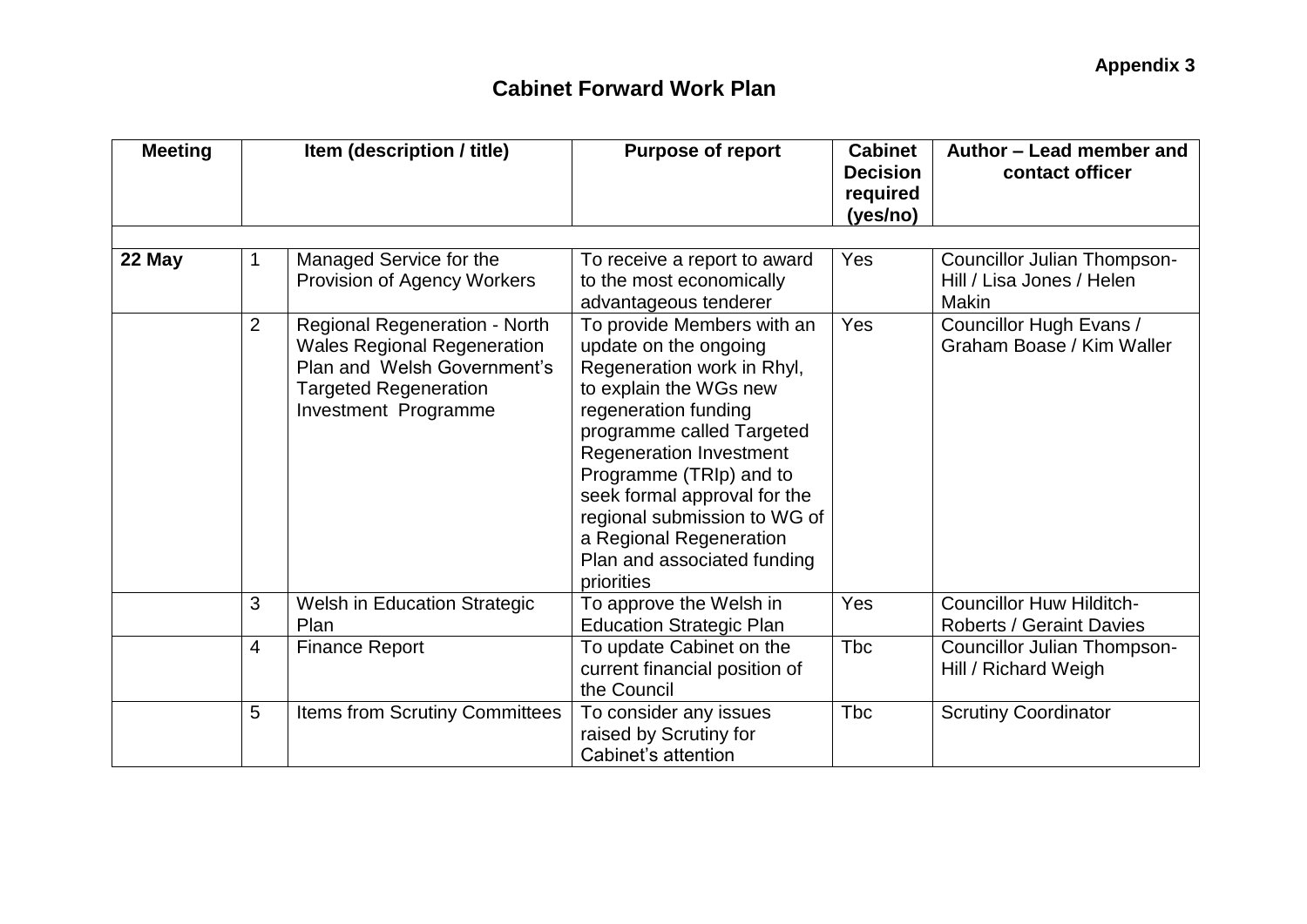| <b>Meeting</b> | Item (description / title) |                                       | <b>Purpose of report</b>                                                                                                                                    | <b>Cabinet</b><br><b>Decision</b><br>required<br>(yes/no) | Author – Lead member and<br>contact officer                          |  |
|----------------|----------------------------|---------------------------------------|-------------------------------------------------------------------------------------------------------------------------------------------------------------|-----------------------------------------------------------|----------------------------------------------------------------------|--|
| 26 June        | 1                          | Corporate Plan 2017-2022 (Q4)         | To review progress against<br>the performance<br>management framework                                                                                       | <b>T</b> bc                                               | <b>Councillor Julian Thompson-</b><br>Hill / Nicola Kneale           |  |
|                | $\overline{2}$             | <b>Insurance Contract Award</b>       | Following a tender process to<br>award the contract to the<br>preferred bidder for<br>insurance services                                                    | Yes                                                       | Councillor Julian Thompson-<br>Hill / Richard Weigh / Chris<br>Jones |  |
|                | 3                          | <b>Finance Report</b>                 | To update Cabinet on the<br>current financial position of<br>the Council                                                                                    | <b>Tbc</b>                                                | <b>Councillor Julian Thompson-</b><br>Hill / Richard Weigh           |  |
|                | $\overline{4}$             | <b>Items from Scrutiny Committees</b> | To consider any issues<br>raised by Scrutiny for<br>Cabinet's attention                                                                                     | <b>Tbc</b>                                                | <b>Scrutny Coordinator</b>                                           |  |
| 31 July        | 1                          | <b>Business Improvement Districts</b> | To inform members of<br>progress made on<br>developing Business<br>Improvement Districts and to<br>make a recommendation in<br>respect of the Business Plan | <b>Tbc</b>                                                | <b>Councillor Hugh Evans / Mike</b><br><b>Horrocks</b>               |  |
|                | $\overline{2}$             | <b>Finance Report</b>                 | To update Cabinet on the<br>current financial position of<br>the Council                                                                                    | Tbc                                                       | <b>Councillor Julian Thompson-</b><br>Hill / Richard Weigh           |  |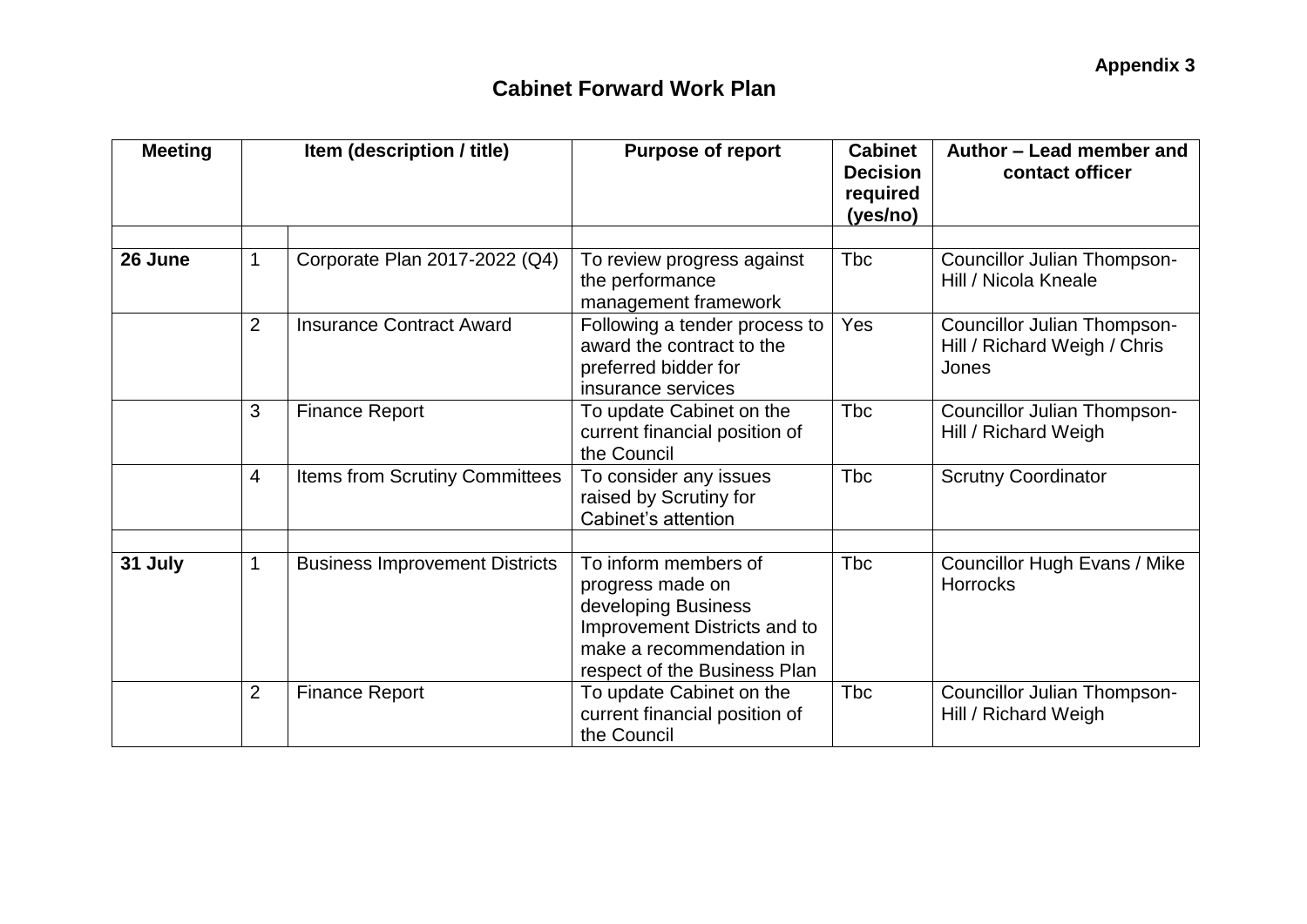| <b>Meeting</b> | Item (description / title) |                                       | <b>Purpose of report</b>                                                 | <b>Cabinet</b><br><b>Decision</b><br>required<br>(yes/no) | Author - Lead member and<br>contact officer                |  |
|----------------|----------------------------|---------------------------------------|--------------------------------------------------------------------------|-----------------------------------------------------------|------------------------------------------------------------|--|
|                | 3                          | <b>Items from Scrutiny Committees</b> | To consider any issues<br>raised by Scrutiny for<br>Cabinet's attention  | Tbc                                                       | <b>Scrutiny Coordinator</b>                                |  |
| 25 Sept        | 1                          | <b>Finance Report</b>                 | To update Cabinet on the<br>current financial position of<br>the Council | Tbc                                                       | <b>Councillor Julian Thompson-</b><br>Hill / Richard Weigh |  |
|                | $\overline{2}$             | <b>Items from Scrutiny Committees</b> | To consider any issues<br>raised by Scrutiny for<br>Cabinet's attention  | <b>T</b> bc                                               | <b>Scrutiny Coordinator</b>                                |  |
| <b>30 Oct</b>  | 1                          | <b>Finance Report</b>                 | To update Cabinet on the<br>current financial position of<br>the Council | <b>Tbc</b>                                                | Councillor Julian Thompson-<br>Hill / Richard Weigh        |  |
|                | $\overline{2}$             | <b>Items from Scrutiny Committees</b> | To consider any issues<br>raised by Scrutiny for<br>Cabinet's attention  | <b>Tbc</b>                                                | <b>Scrutiny Coordinator</b>                                |  |
| 20 Nov         | 1                          | Corporate Plan 2017-2022 (Q2)         | To review progress against<br>the performance<br>management framework    | <b>T</b> bc                                               | Councillor Julian Thompson-<br>Hill / Nicola Kneale        |  |
|                | $\overline{2}$             | <b>Finance Report</b>                 | To update Cabinet on the<br>current financial position of<br>the Council | <b>T</b> bc                                               | Councillor Julian Thompson-<br>Hill / Richard Weigh        |  |